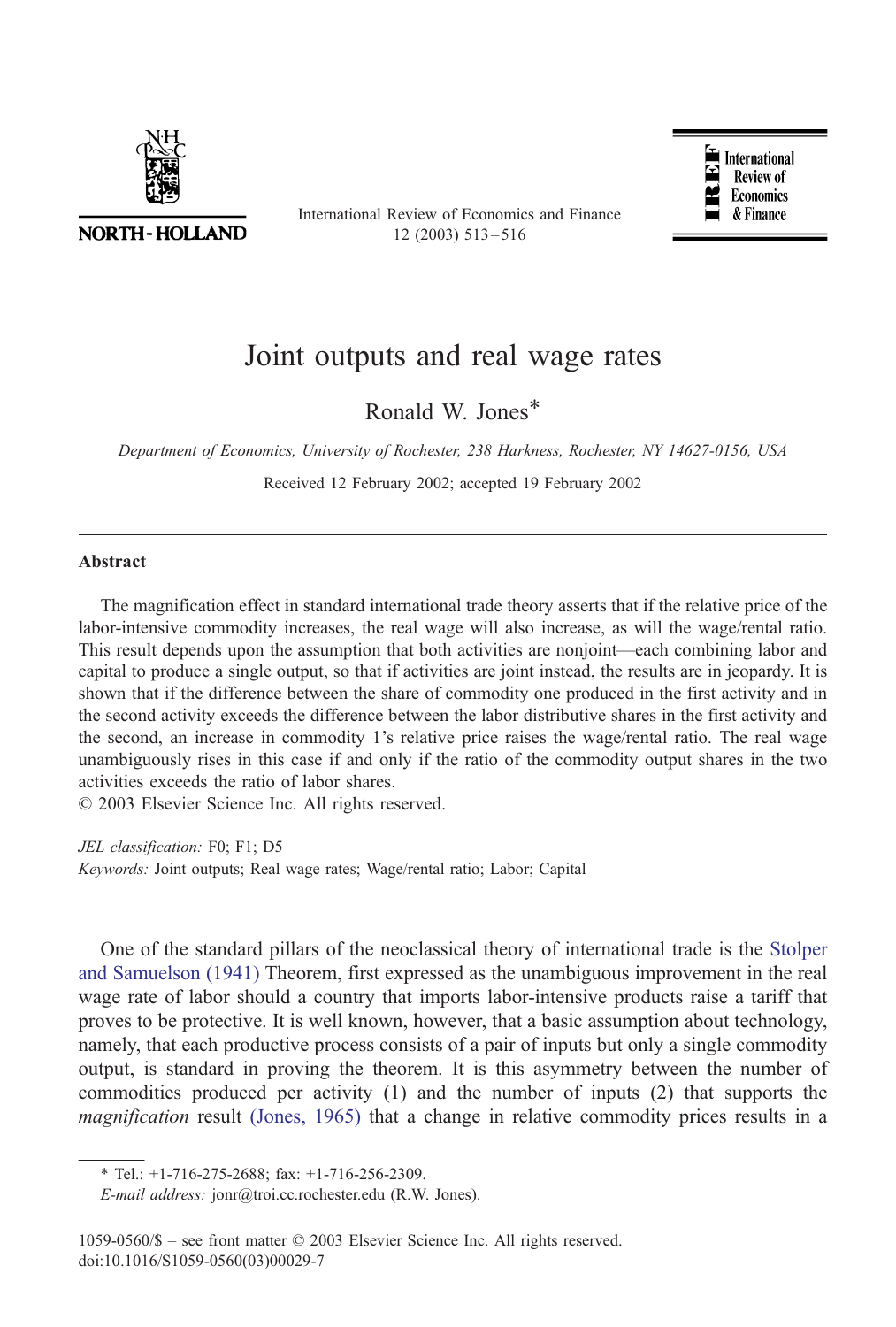more widespread change in factor returns. Hence, with a tariff on labor-intensive importables the wage rate will rise by more than any commodity price, thus yielding the unambiguous result on the real wage rate.

Will a touch of jointness in production invalidate the Stolper–Samuelson result? No. However, there are limits. In this note I show that a comparison is required between the extent to which factor input intensities differ between activities and the degree to which each activity yields different combinations of commodity outputs.

To obtain a more precise meaning of this comparison, consider the competitive profit equations of change representing equilibrium changes in a competitive setting for each of the two activities. If there were no joint production, cost minimization would ensure that the distributive factor share weighted average of the relative changes in factor prices of labor and capital (denoted by  $\hat{w}$  and  $\hat{r}$ , respectively) would equal the relative change in the commodity price. With joint production, such an average must represent the relative change in the ''price'' per (arbitrary) standard unit of each activity. Denote these prices by  $q_i$ , and distributive factor shares by  $\theta_{Li}$  and  $\theta_{Ki}$ . As well, each activity produces outputs of the two commodities (call them 1 and 2). Now suppose there is a change in the prices of produced commodities,  $p_1$  and  $p_2$ , perhaps because there is a disturbance to prevailing world prices. If both activities are active, this will change the price of each activity. In particular, suppose the relative price of the first commodity increases. As to intensity rankings, assume that the first activity is labor intensive relative to the second, and, as well, yields a higher proportion of the first commodity per unit of the second commodity than does the second activity. Following standard procedure (e.g., [Jones, 1965\)](#page--1-0), applied as well to the outputs produced by each activity,

$$
\theta_{L1}\hat{\mathbf{w}} + \theta_{K1}\hat{r} = \hat{q}_1\tag{1}
$$

$$
\theta_{L2}\hat{w} + \theta_{K2}\hat{r} = \hat{q}_2\tag{2}
$$

And, letting  $\alpha_{ij}$  denote the share that commodity *i* represents of the value of a unit of the *j*th activity,

$$
\alpha_{11}\hat{p}_1 + \alpha_{21}\hat{p}_2 = \hat{q}_1\tag{3}
$$

$$
\alpha_{12}\hat{p}_1 + \alpha_{22}\hat{p}_2 = \hat{q}_2 \tag{4}
$$

It is standard procedure to subtract Eq. (2) from Eq. (1) to obtain Eq. (5):

$$
(\hat{w} - \hat{r}) = \{1/|\theta|\}(\hat{q}_1 - \hat{q}_2),\tag{5}
$$

where the determinant of coefficients,  $|\theta|$ , is equivalent either to  $(\theta_{L1} - \theta_{L2})$  or  $(\theta_{K2} - \theta_{K1})$ . Since the first activity is assumed to be labor intensive, this determinant is a positive fraction. In similar fashion subtract Eq. (4) from Eq. (3) to obtain:

$$
(\hat{p}_1 - \hat{p}_2) = \{1/|\alpha|\}(\hat{q}_1 - \hat{q}_2) \tag{6}
$$

Once again, the determinant can be more simply expressed as the difference between the share of a commodity in the two activities. Thus, the determinant,  $|\alpha|$ , equals either  $(\alpha_{11} - \alpha_{12})$  or  $(\alpha_{22} - \alpha_{21})$ , both positive fractions since the first activity is intensive in its output of the first